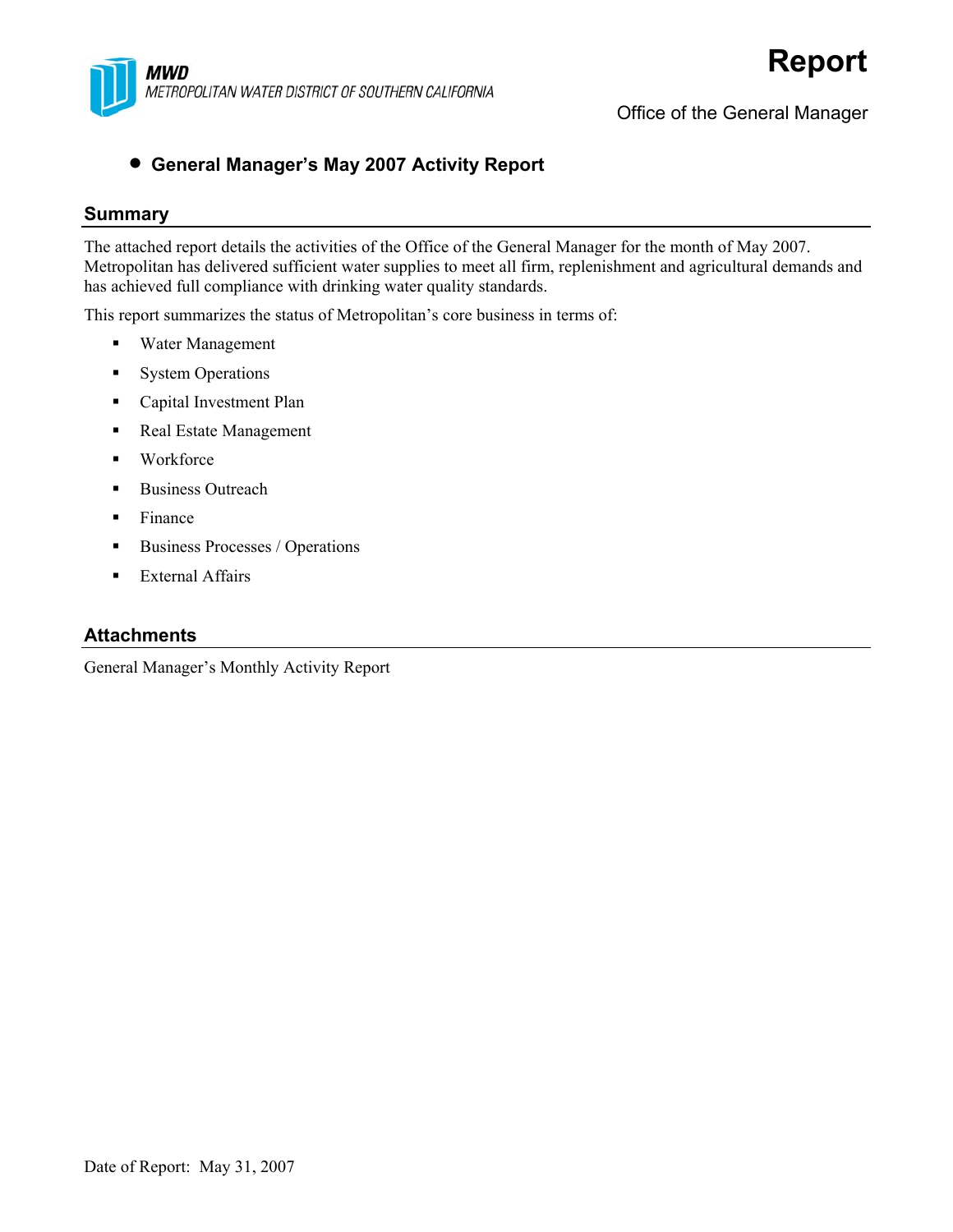Water Management



Metropolitan Water District General Manager's Monthly Activity Report—May 2007

### State Water Project

| As of 5/23/07               | <b>Storage</b><br><b>To-Date</b> | Percent of<br>Capacity |
|-----------------------------|----------------------------------|------------------------|
| Lake Oroville               | 2.995 MAF                        | 84%                    |
| <b>San Luis Reservoir</b>   | 1.185 MAF                        | 58%                    |
| <b>San Luis State Share</b> | 0.683 MAF                        | 64%                    |

#### **Delta Smelt / DWR Shuts Down Delta Pumps**

Monitoring in mid-May of juvenile Delta smelt suggested that smelt populations are now at their lowest levels ever. Moreover, the location of a few smelt juveniles were found near the state and federal pumps.

On May 31, the California Department of Water Resources shut down the State Water Project pumping facilities in the Delta, to provide maximum protection for Delta smelt that are currently located near the SWP facilities. DWR anticipates the shut down will last from seven to ten days or until Delta water temperatures warm up and the smelt move west to cooler waters. Metropolitan urged state leaders to also quickly address the other potential causes of the Delta smelt decline, including toxic contaminants, invasive species, power plant operations and Delta pumping from other sources. Metropolitan is working closely with DWR, the State Water Contractors and the member agencies on contingency planning and operations to respond to the immediate situation as well as the potential for ongoing constraints that could affect SWP supplies over the next few years. In addition, Metropolitan is identifying actions that should be aggressively considered and pursued in order to support the restoration of the fish population as well as supply reliability.

#### **CVWD/DWA/MWD Exchange**

Metropolitan notified the Coachella Valley Water District (Coachella) and the Desert Water Agency (DWA) that it will not exercise its option to call-back Table A supplies Metropolitan transferred to those two agencies under the 2003 Exchange Agreement, saving nearly \$19 million in SWP fixed costs. Metropolitan will make 60,000 AF of exchange deliveries to Coachella and DWA from the Advance Delivery Account held in the aquifer beneath the upper Coachella Valley. Currently Metropolitan has 224,000 AF of Metropolitan storage credits held in the Advance Delivery Account as of January 1, 2007. This action maximizes Metropolitan's use of stored supplies while saving dollars.

# Colorado River

#### **Reservoir Storage**

|                    | 5/23/07<br><b>Storage</b> | <b>Percent of</b><br>Capacity |
|--------------------|---------------------------|-------------------------------|
| <b>Lake Powell</b> | 12.4 MAF                  | 51%                           |
| <b>Lake Mead</b>   | 13.1 MAF                  | 51%                           |

#### **Metropolitan Increases PVID Fallowing Call**

During May, Metropolitan increased its fallowing call with Palo Verde Irrigation District on a voluntary basis beginning August 1 of this year. Under existing contract terms, Metropolitan is required to give the PVID farmers a 12-month notice in order to require them to fallow land at Metropolitan's call. During May, however, the PVID Board of Directors approved a one-time voluntary fallowing call that would begin on much shorter notice – only a few months. It is anticipated that many of the farmers will participate in the voluntary program, which includes the same payment terms as the formal program, and Metropolitan projects about 12,000 acre-feet of additional Colorado River supplies being made available for a total of about 72,000 acre-feet.

### Salton Sea Restoration

On May 25, 200, the Secretary of Resources issued a report to the Legislature identifying a preferred alternative for restoration of the Salton Sea ecosystem. The preferred alternative draws on alternatives identified in the previously released draft programmatic Environmental Impact Report. The report estimates an \$8.9 billion cost for the preferred alternative. The legislature is expected to consider the report's recommendations that include funding a \$500 million five-year plan that would culminate in all designs and permits required to begin construction. A more detailed analysis of the report will be prepared for the Board.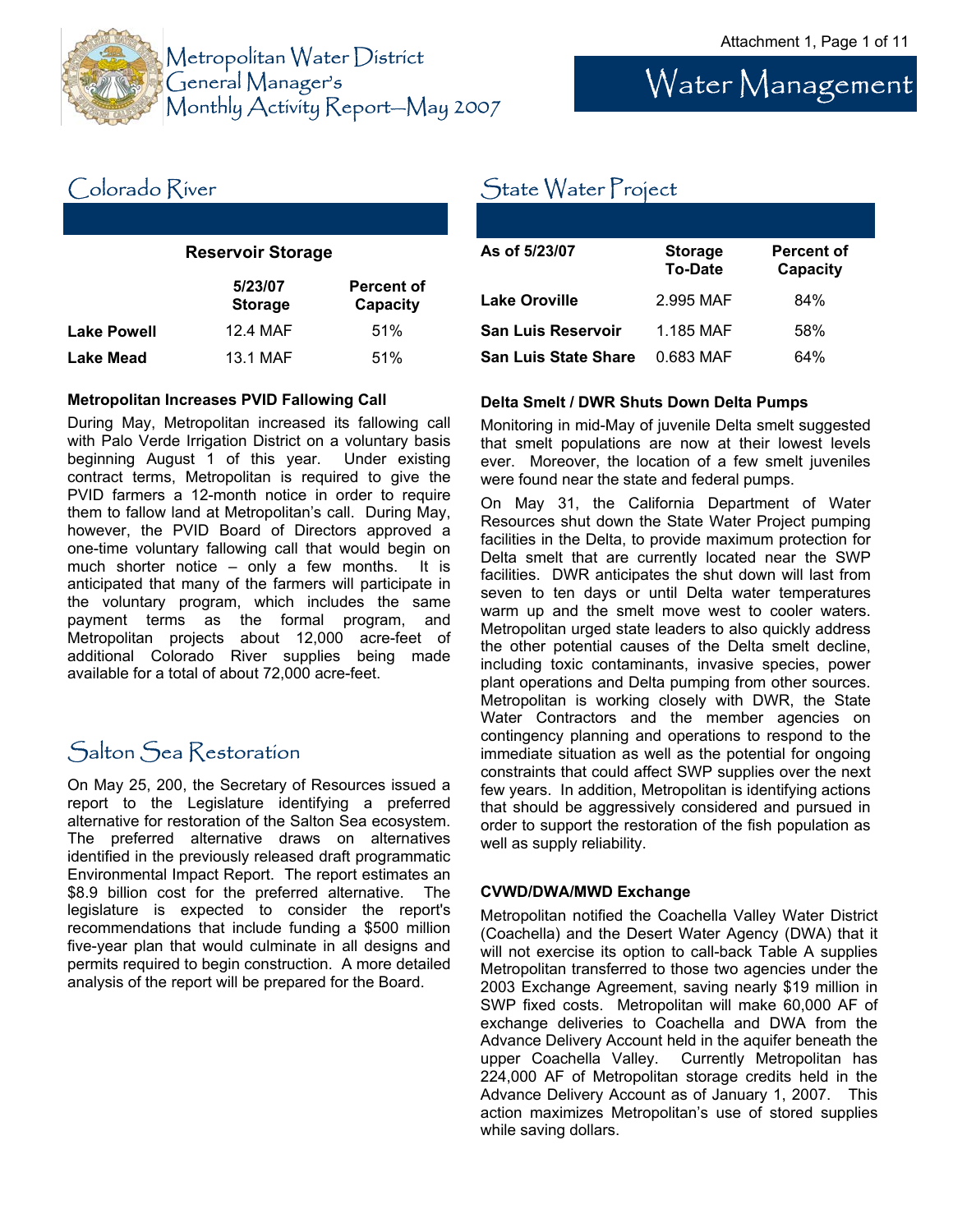

### Groundwater Resource Assessment Workshop

The draft Groundwater Resource Assessment has been released to member agencies and groundwater basin managers for review since April 10. Staff held a feedback workshop with the member agencies and basin managers on May 24 to actively solicit comments on the draft report and elements for inclusion in the executive summary. In general, staff received positive feedback that the draft is technically accurate and captures essential data on the groundwater basins. Formal comments on the draft are due to Metropolitan staff on June 12. With the comments, staff will make appropriate revisions, produce the executive summary and finalize the report. The final report will be presented to the Board in September.



### Water Demands

Water Sales Cash Year (May-April)

|                       | 2,368,550 AF Current Projection |
|-----------------------|---------------------------------|
|                       | 2,161,750 AF Budget Projection  |
| 206.800 AF Difference |                                 |

**The current trend sales projection for Calendar Year 2007 is 2.4 MAF.**

### Sales/Deliveries

| May Sales Projection   | 221,000 AF   |
|------------------------|--------------|
| May Deliver Projection | 229,000 AF * |

**\*** excludes Desert Water / Coachella Valley

### Lake Perris

Staff worked with the California Department of Water Resources to lower the water elevation in Lake Perris to approximately 1,561 feet to allow DWR to perform boat ramp related work to comply with Americans with Disabilities requirements.

### Distribution and Storage (As of 5/17/07)

|              |            | Current Storage End of Month Forecast |
|--------------|------------|---------------------------------------|
| Lake Mathews | 132.680 AF | 144.706 AF                            |
| Lake Skinner | 38.422 AF  | 38,000 AF                             |
| DVL          | 728,533 AF | 733.996 AF                            |
|              |            |                                       |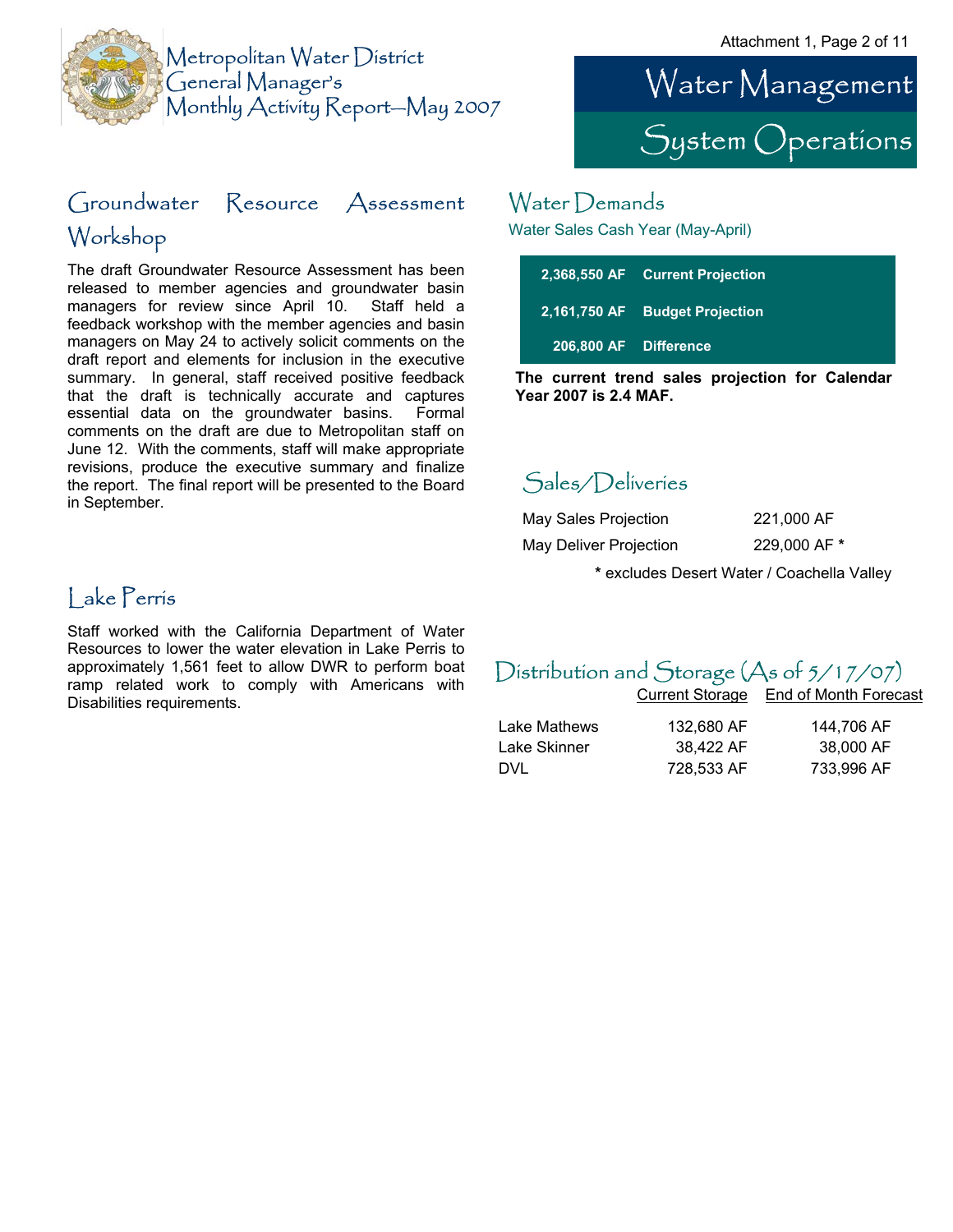

## System Operations

### System Operations

Over 4,000 acre-feet of high-quality groundwater have been delivered to Metropolitan from the Arvin-Edison Water Management Program, under the expanded program terms approved by the Board in May. Additional supplies from banking partners are currently being scheduled for delivery to Metropolitan.

### Conveyance and Distribution

System Operations partnered with IT on handheld devices for use by field maintenance personnel with the objective of improving timekeeping and equipment inventory processes.

### Treatment Plant

A small leak (5 gpm) was discovered on an influent pipeline at the Diemer water treatment plant. Repair will not require any shutdown or loss of production. Staff is coordinating with a contractor on the repair.

Staff continues to prepare the Chemical Unloading Facility in Perris to begin transloading chlorine from railcars to truck trailers beginning in July. Staff is working with the Department of Homeland Security and the Riverside County Sheriff's Department to review security protocols.

A total of 126,900 acre-feet of treated water was projected for delivery in May. All five treatment plants met primary drinking water quality regulations and Metropolitan's goals for salinity, turbidity, and disinfection by-products.

### System Maintenance / Shutdowns

Staff is preparing for a shutdown of San Diego Pipeline No. 5 to replace two distressed sections of prestressed pipe; that shutdown is currently scheduled for June 5 - 13.

#### FEMA Disaster Repairs

In late-December 2004 and mid-February 2005, Southern California experienced record rainfall. These two rainfall events were declared as federal disasters. During the two events, some Metropolitan facilities and patrol roads in Riverside, San Diego, Orange, San Bernardino, and Los Angeles Counties incurred damages due to severe erosion. Metropolitan submitted eight projects to the Governor's Office of Emergency Services for FEMA reimbursements. To date, Metropolitan has received from FEMA over \$621,000 for repairs made due to the storm-related damages. In addition, approximately \$1.257 million is anticipated from FEMA for the repair projects.

Also, Metropolitan has submitted for FEMA reimbursement for January 2007 freeze-related damage, the repair of some leaking points at Lakeview Siphon on the Colorado River Aqueduct; \$276,900 is being sought for this FEMA claim.

### Replenishment

Replenishment and conjunctive-use groundwater storage deliveries are not currently available, due to the dry-year conditions.

| Plant          | Capacity (CFS) | Projected Delivery (AF) | Projected SWP Blend % |
|----------------|----------------|-------------------------|-----------------------|
| Diemer         | 805            | 22,400                  | 75                    |
| Jensen         | 1.160          | 38,300                  | 100                   |
| Mills          | 248            | 9,100                   | 100                   |
| <b>Skinner</b> | 805            | 34,200                  | 40                    |
| Weymouth       | 805            | 22,900                  | 83                    |

#### **Summary of Plant Operations—May 2007**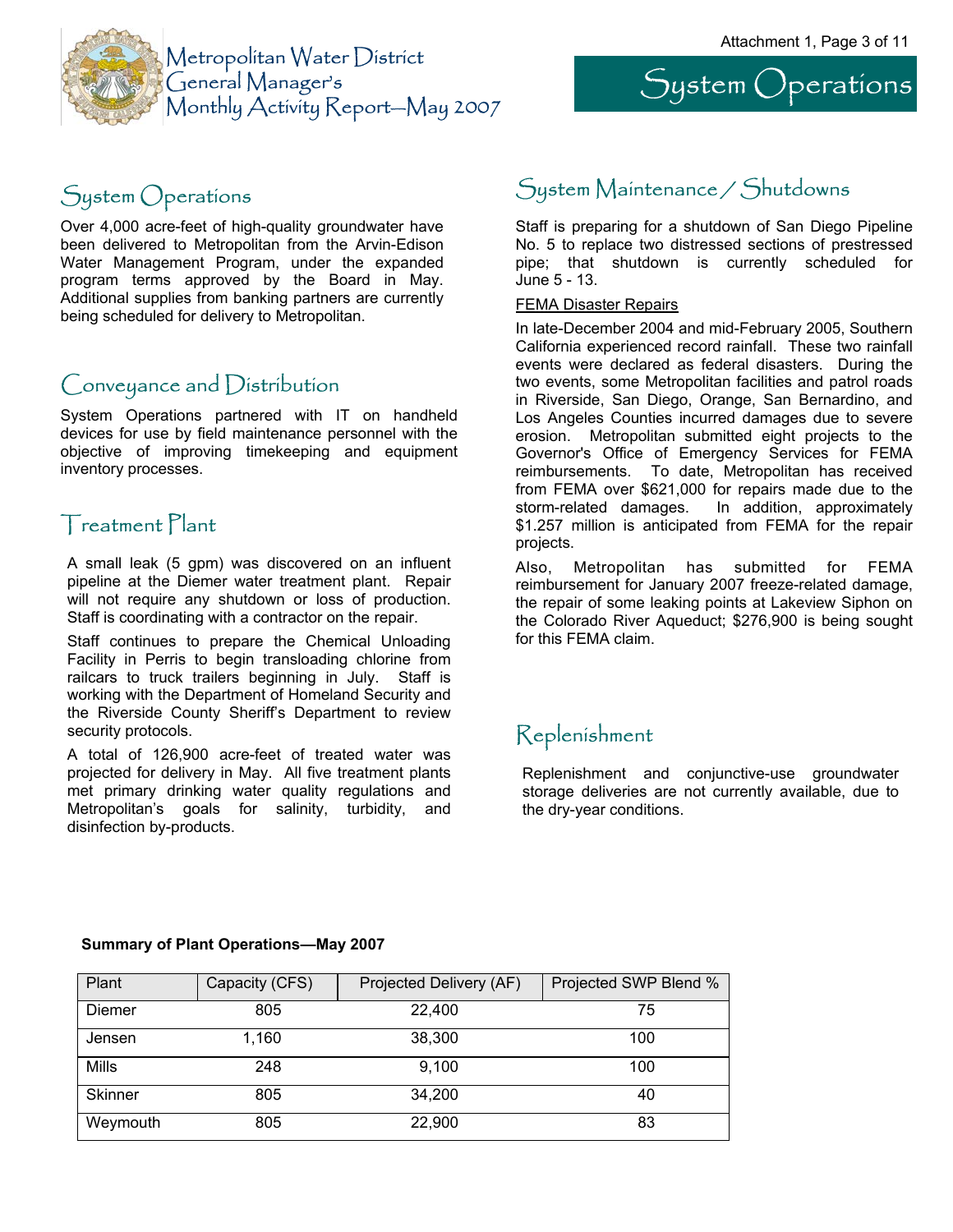System Operations



### Power Operations and Planning Chromium 6

On May 15, staff participated in a California Energy Commission workshop on electrical resource adequacy. Electric load serving entities in California must meet certain electric reserve requirements to assure power system reliability. As part of Metropolitan's 1987 Service and Interchange Agreement with Southern California Edison, the provision and report on electrical reserves above the expected load for the CRA is the responsibility of SCE.

Staff attended a power rate hearing for Hoover Dam power on May 9, and submitted written comments on the proposed rates. Metropolitan requested information on projected future costs associated with mandatory reliability requirements, security, personnel retirement, and the Visitor Center.

Negotiations continue on a new contract for the sale of power from some of Metropolitan's small conduit hydro-power plants and modification of an agreement to provide power for the transport of water on the Colorado River Aqueduct. Metropolitan will receive increased compensation for the hydro generation due to the increased value of "renewable" energy and seek simplification of the administrative process in managing small energy schedules.

Chromium 6 is present in a groundwater aquifer along the Colorado River near the town of Topock, Arizona. The contamination is from past disposal practices at a Pacific Gas and Electric gas compressor station.

As outlined in the Chromium 6 Action Plan, which was adopted by the Board on May 8, staff has initiated a task force with PG&E and has met on March 29 and May 14. The most recent meeting was to discuss the feasibility of a subsurface barrier (an option for the final treatment). Meetings will continue to be held every two months.

Chairman Brick, Directors Fellow, De Jesus, Edwards, Little, Peterson, and Pocklington, Debra Man, Gilbert Ivey, Karen Tachiki and other staff members visited the Topock site on May 18. PG&E provided an overview of the history and current remediation efforts. The group visited the current monitoring and treatment systems, as well as some of the sensitive cultural and wildlife areas that could be affected by the final treatment remedy.

### Taste-and-Odor

Lake Skinner has been experiencing a slowly developing earthy/musty taste-and-odor event with geosmin concentrations not yet exceeding 8 parts per trillion--water leaving the treatment plant is acceptable but is being closely monitored.

### Source Water Protection

Water quality staff put together its first Source Water Protection Workshop for the 26 member agencies on May 17 at Etiwanda. Presentations focused on planning efforts and regulatory initiatives, emerging threats to drinking water sources, as well as projects, tools and programs to manage and protect source waters and the watershed. Speakers included regulators from the California Department of Health Services, the Environmental Protection Agency Region 9, experts from the LA County Department of Public Works, Sanitation Districts of LA County, Orange County Water District, and water quality staff. The workshop was well received and there will be continued follow up on this issue.



Metropolitan Board members and staff and PG&E staff standing at site of Indian sacred ground (Topock Maze) near PG&E Topock remediation groundwater area.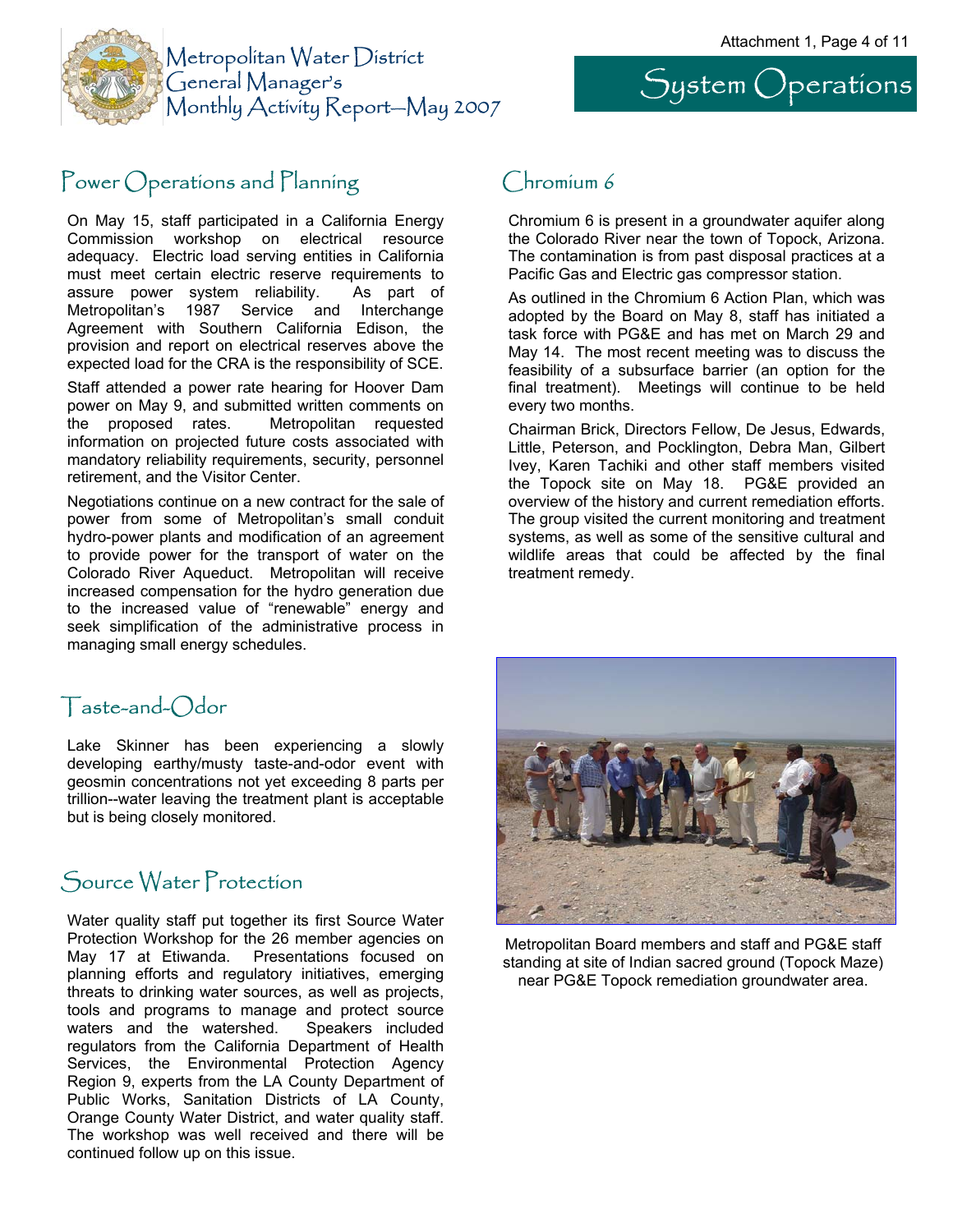



### Summary

- − Ongoing Contracts 22 construction contracts and 5 related procurement contracts were ongoing through April. The total bid amount of the 22 construction contracts in progress is over \$964.6 million.
- − April Payments Over \$24 million in contract payments were made for construction performed in the month of April. Over \$11 million were related to work at the Skinner plant, including the ongoing construction of ozonation facilities, and the upgraded chemical system modifications. Over \$3 million were related to work at the Diemer plant, including the ongoing construction of the vehicle maintenance center and solids handling, the chemical system upgrade, and the south slope stabilization work. Nearly, \$2 million were related to the chemical system upgrades at the Mills Plant. And \$1.4 million were related to Chlorine Containment and Fluoride project at Jensen.
- Major Contracts Through May 28, the Inland Feeder Arrowhead East Tunnel mining effort has advanced a total of 17,940 feet, which is 80 percent of the tunnel length. At the Arrowhead West Tunnel, the mining effort has advanced a total of 11,150 feet, which is 56 percent of the tunnel length.
- − Other Contracts At the Skinner plant, the Module 7 construction was completed in May 2007. Start-up and testing of the facility is currently underway, the Chemical Systems modification construction is approximately 96 percent complete and is scheduled to be completed in September 2007, and the ozone facility construction is 52 percent complete. At the Diemer plant, the construction of the ORP Site Preparation work is approximately 50 percent complete. Construction of the new Plant Maintenance Facilities is complete, staff has taken occupancy and the building is in full operation. Construction of the Vehicle Maintenance Center is approximately 92 percent complete. Construction of Phase I of the Chemical Tank Farm Improvements for the ORP is approximately 94 percent complete. Final design of the Diemer ozone facilities is approximately 92 percent complete. At the Weymouth plant, final design of the new ozone facilities is complete and the construction project was advertised for bids on April 2007. The schedule to open bids is late June 2007.

### Summary continued…..

− Awarded Contracts - In May, the Board appropriated \$1.56 million in capital funds for repair of two pipe segments on San Diego Pipeline No. 5.

### Profile on CIP Program

#### **Infrastructure Reliability :**

Conveyance and Distribution System Rehabilitation Program: This program was initiated to maintain reliable deliveries through specific repair and rehabilitation projects on Metropolitan's pipelines, reservoirs, and control structures. The program currently contains 52 projects, of which 20 have been completed. Recent activities include the following:

- San Diego Pipeline No. 5 Repairs: Results of recent electromagnetic inspections on San Diego Pipeline No. 5 identified two 24-foot-long distressed segments of prestressed concrete cylinder pipe (PCCP) with up to 50 and 20 prestressed wire breaks. The Board authorized the repairs in May 2007. The work involves replacement of the two 96-inch diameter PCCP segments with equivalent lengths of welded steel pipe. Staff completed final design and fabricated the welded steel pipe in May; the repairs are scheduled for a 9-day shutdown beginning in early June 2007. Repairs will proceed concurrently with another shutdown scheduled by the San Diego County Water Authority.
- − Middle Feeder Cathodic Protection Final design was completed and the Middle Feeder Cathodic Protection project was advertised for bids on May 21, 2007.
- Lakeview Pipeline Cathodic Protection Final design was completed and the Lakeview Pipeline Cathodic Protection project was advertised for bids on May 28, 2007.
- San Diego Pipelines Nos. 1 and 3 Metropolitan forces completed installation of 29 six-inch butterfly valves during the April 2007 shutdown. The remaining non-shutdown work will be completed by June 2007.

The program is on schedule to be completed in fiscal year 2011/12 and is within budget.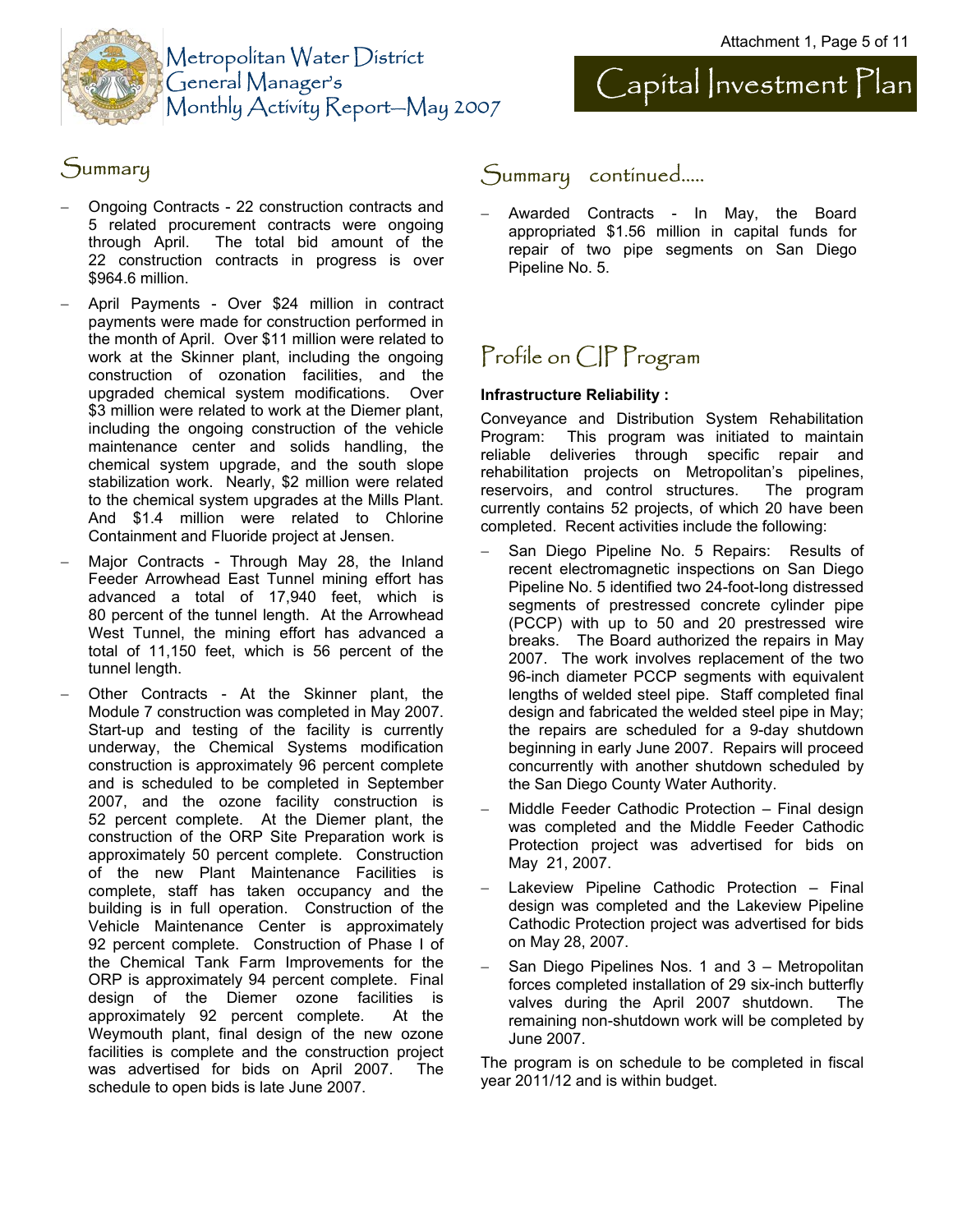



### Facility Planning

#### **Water Supply Planning**

Metropolitan staff met with entities in the West Valley Area to gather information about facilities, local projects and demands as part of the ongoing Integrated Area Studies. Staff also presented preliminary information on potential future gaps in conveyance and treated water availability for the West Valley Area.

The collaborative Integrated Area Study process is aimed at better integrating local and regional planning efforts and clarifying policy issues related to facility planning. The overall Study effort now includes four independent studies that focus on specific portions of Metropolitan's service area. Joint meetings are also conducted with all four of the teams to discuss policy issues.

In May, a Joint Integrated Area Study meeting was held to summarize the policies that have been clarified to date and to review initial project evaluations for the Riverside/San Diego IAS. The teams reviewed the performance measure descriptions and scoring methods and refined the weighting of each objective. At the end of the month, a second Riverside/San Diego IAS project workshop was held to develop alternative portfolios of projects that could meet future demands. These draft portfolios will be discussed with all IAS teams in June.

### Leases, Licenses and Entry Permits

An entry permit was issued to Columbia Broadcasting Systems Paramount Network Television to film scenes for the television series "Numbers" and another entry permit was issued to Twentieth Century Fox Television to film scenes for the television series "Shark." Both filming productions were completed at Metropolitan's Union Station Headquarters Building.

An entry permit was issued to Rancho Cucamonga Valley Water District for access and temporary placement of a portable nitrate removal system in the vicinity of the Rialto Pipeline.

A lease was granted to Pine Trails Partners for a passive greenbelt park for an adjacent residential development in the City of San Bernardino.

Staff continued site visits and inspections of existing leases and licenses. These assessments are done to observe and enforce lessee's compliance with agreement terms.

### Real Estate Activities

Right-of-way acquisition is continuing along the south reach of the Perris Valley Pipeline alignment in the City of Perris. Acquisition of entry permits to monitor ground water is continuing along the south reach of the San Diego No. 6 Pipeline alignment.



Installed new solar-powered surveillance cameras at Diamond Valley Lake where power connections are absent.

#### **Diamond Valley Recreation Program**

| <b>Appropriation Budget</b>       |          |
|-----------------------------------|----------|
| Approved distributed funds        | \$68.1 M |
| Undistributed funds               | \$24.7 M |
| <b>Total Appropriation</b>        | \$92.8 M |
| <b>Surplus Property Sales *</b>   | 4.7 M    |
| Actual expenditure as of 04/30/07 | \$61.8 M |

Appropriated for use related to the Center for Water Education debt per February 2007 Board Action.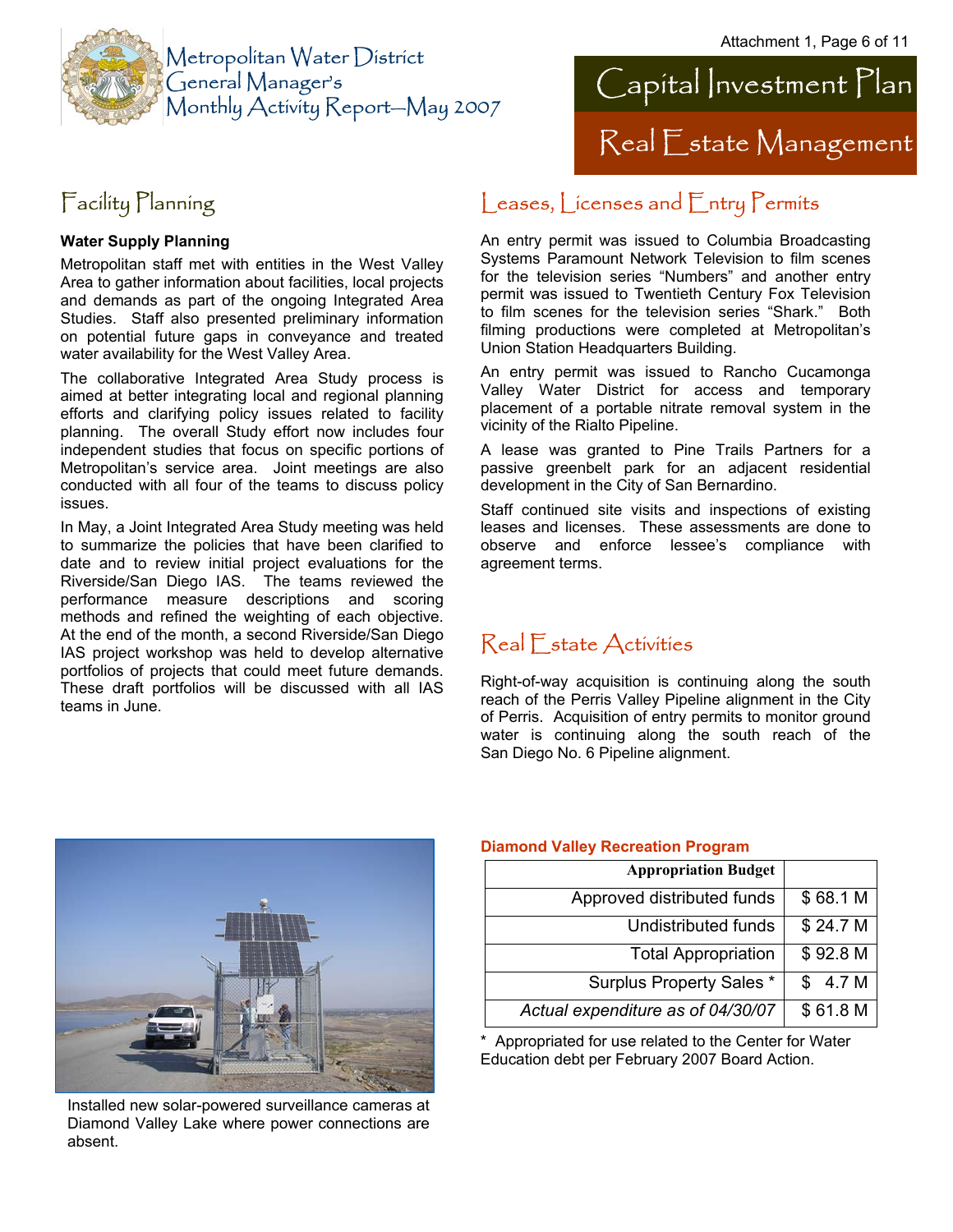

### Training and Organization Effectiveness

Human Resources partnered with External Affairs and Information Technology to launch a *Learn Vista and Office 2007* training website to prepare users to take advantage of the ease-of-use and productivity improvements of the PC Replacement Project. Short videos, QuickClips, e-learning courses, and learning tips and guides provide employees quick, easily accessible 24/7 training which reduces the need for traditional, away from the job and classroom training. The training strategy focuses on providing employees with a wide assortment of learning opportunities:

- 1. before the new computer arrives at an employee's workstation,
- 2. to effectively use the new computer and software from day 1,
- 3. to address technical learning issues that may arise, and
- 4. to take advantage of the productivity improvements of the new software.

### Recruitment

There are 177 recruitments in various stages of the process. The 32 apprentice program candidates have been offered positions and 10 candidates started at Metropolitan on May 21, 2007. New processes have been implemented regarding the Reinstatement Class Member Program and to reduce the overall time for recruitment.

The Short-Term Recruiting and Talent Acquisition Pilot Program is continuing with 18 recruitments being handled by PeopleFilter. The first employee recruited through this process started on May 21 and four more jobs offers are pending acceptance. All relevant milestones in recruitments assigned to the pilot program are being tracked for comparison to regular recruitments.

### Health Benefits Advisory Committee

All bargaining units participated in focus groups facilitated by ABD Consultants to the Health Benefits Advisory Committee. The focus group results will be discussed with the committee at its next meeting.



### Business Outreach

#### **Chairman Timothy F. Brick hosts "Connect 2 MET" in Pasadena**

On May 4, Metropolitan and The City of Pasadena jointly hosted its eighth Connect 2 MET conference at the Huntington Gardens in Pasadena. Chairman Brick welcomed over 240 attendees, the largest attendance since starting the program in 2005. The objective of the event is to connect the Directors' local business constituency with business opportunities at Metropolitan and other public agency partners. Chairman Brick said, "Metropolitan is committed to providing an economic stimulus to the region and this is evident by the \$500 million invested into the small business community since the program started in 2002."

Resource partners and strategic partners included: The City of Pasadena, the Port of Long Beach, METRO, Los Angeles Community College District, the Los Angeles Unified School District, Jet Propulsion Laboratory, The Gas Company, The Los Angeles Minority Business Opportunity Center, The Department of General Services, and Metropolitan.

### Focus on Fitness

As part of Metropolitan's Wellness Program, nearly 80 employees just completed the Active for Life program recently sponsored by Metropolitan. Active for Life is a 10-week program designed by the American Cancer Society to encourage physical activity in and out of the workplace. Participants are measured by a system called Life Points. Feedback from those who participated in the first program was so positive, registration for the Active for Life Campaign II, which began in early May, increased almost 70 percent. There are now 136 employees joining teams and getting support to make healthy choices.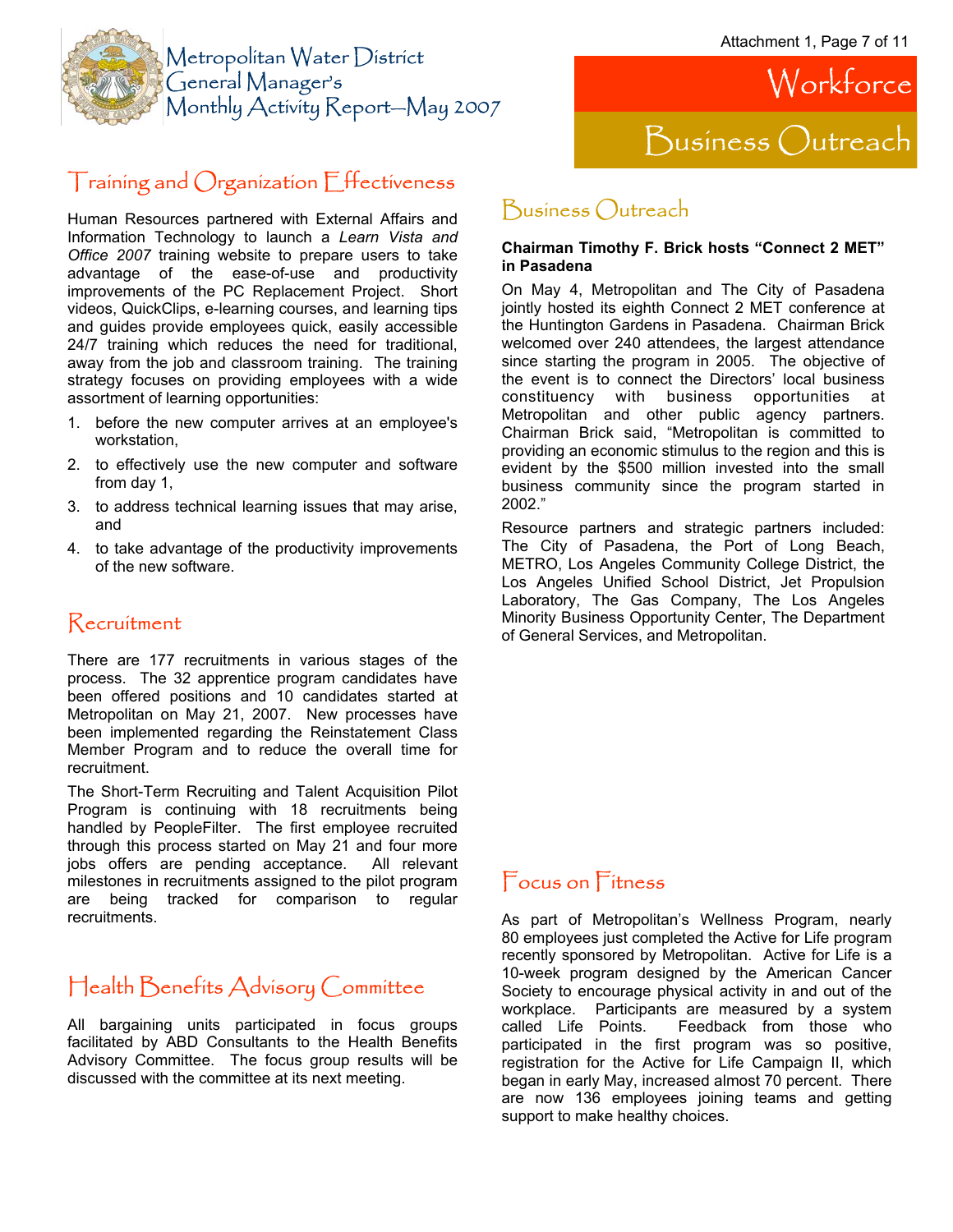Finance















### **Summary Financial Statistics**

**Target Actual**

|                                      | .             | rvwu.         |
|--------------------------------------|---------------|---------------|
| <b>Fixed Charge Coverage</b>         | 1.20 $x$      | 1.40x         |
| <b>Revenue Debt Service Coverage</b> | 2.00 x        | 1.85x         |
| Revenue Bond Debt / Equity Ratio     | 100.0%        | 67.4%         |
| <b>Credit Ratings</b>                |               |               |
|                                      | <b>Target</b> | <b>Actual</b> |
| - Moody's Investors Service          | Aa2           | Aa2           |
| - Fitch Ratings                      | AA            | $AA+$         |
| - Standard & Poor's                  | AΑ            | AA+           |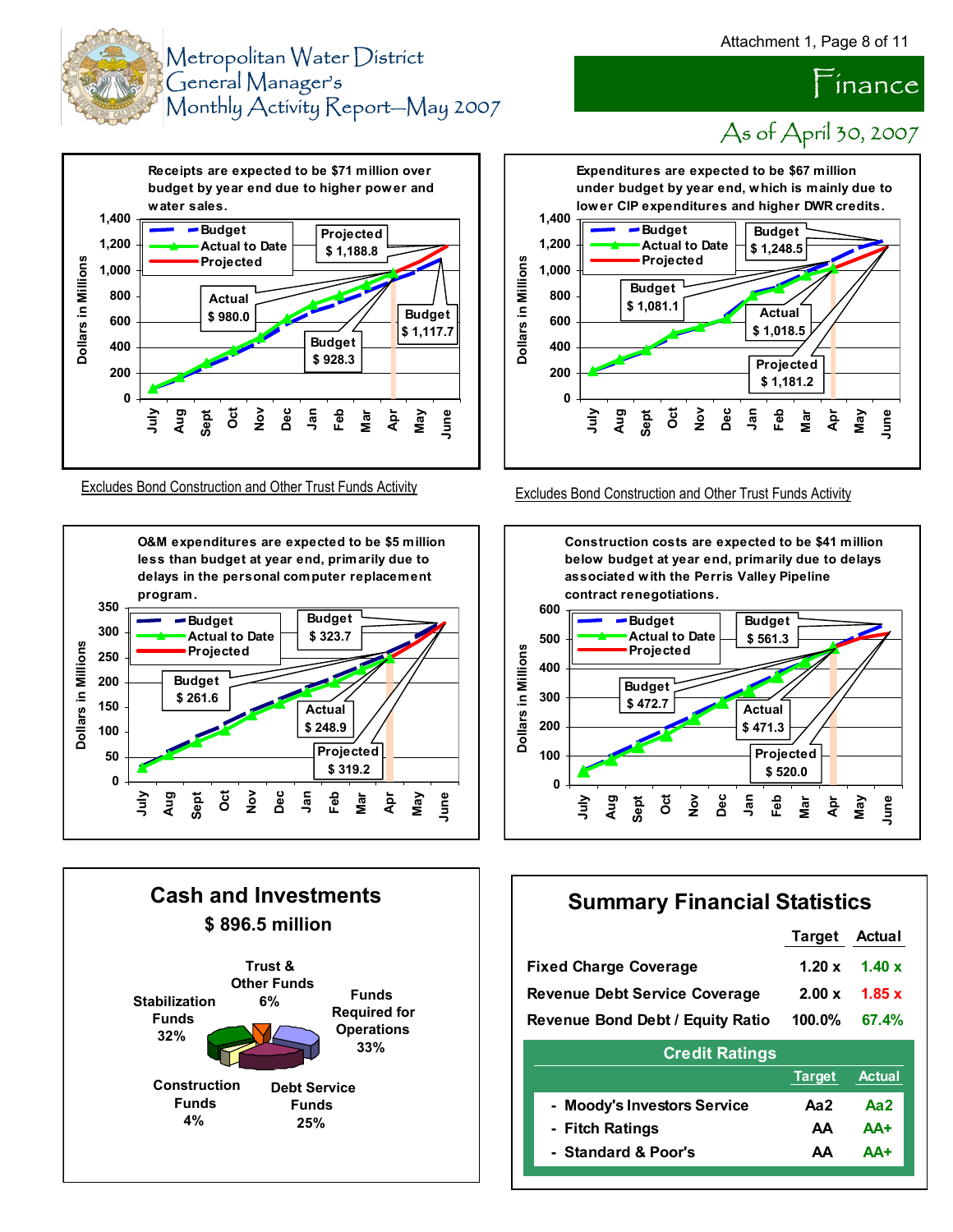

Metropolitan Water District General Manager's Monthly Activity Report—May 2007

### Information Technology

#### **Mobile Technology Pilot for Calabasas Feeder**

During the period, staff deployed handheld mobile devices to maintenance workers on a pilot basis. The handheld devices were set up to display and create work orders, allow time entry, and collect asset data on approximately 40 structures in the Calabasas feeder. Preliminary results are positive. The next step will be a pilot for the East Valley Feeder consisting of approximately 105 structures, which is scheduled for completion in June.

#### **PC Replacement Project**

In keeping with the overall project plan, IT began deploying new desktops and laptops to some water quality staff members in the month of May as part of a pre-pilot phase of the rollout. Results from the pre-pilot rollout will be evaluated before moving forward to the pilot deployment at a number of field facilities, slated to occur in June.

#### **Phase I of the Comprehensive Information Security Assessment and Remediation Project**

In May, staff completed Phase I of the Comprehensive Information Security Assessment and Remediation Project.The key deliverables from this project included:

- − Completed a comprehensive cyber security assessment by a security consultant,
- − Implemented stronger security on Metropollitan laptop computers, and
- Deployed enhanced security for the Supervisory Control and Data Acquisition network.

### **Security**

Metropolitan supported the largest mass transit terrorist detection exercise in U.S. history as Metropolitan Transportation Authority, Amtrak, Los Angeles Sheriff's Department, Homeland Security, and other agencies deployed bomb-sniffing dogs and over 200 officers at Union Station and other stations on April 28. Staff were stationed in MTA's Emergency Operations Center and participated in the post-event debriefing. Local participants successfully caught all role-players of the red team who were trying to infiltrate the train station with explosive-trace materials.

New solar-powered surveillance cameras at Diamond Valley Lake, where power connections are absent, were installed. Innovative enclosures were included to protect the solar array and camera from accidental damage.

### Emergency Management

A Radio and Patrol Route Exercise was conducted on May 15 throughout Metropolitan's work sites. Patrollers<br>covered all pipelines. All treatment plant and All treatment plant and conveyance and distribution Incident Command Centers responded.

Emergency response staff assisted Diemer and Weymouth plants in holding Incident Command Center exercises in coordination with the Hazardous Materials First Responder Operations drills.

### Environmental, Health & Safety

The Environmental, Health and Safety Tactical Assessment and Compliance Program continues and is currently 80 percent complete. As a result, employee-training requirements have been identified and training class schedules have been developed for the facilities surveyed.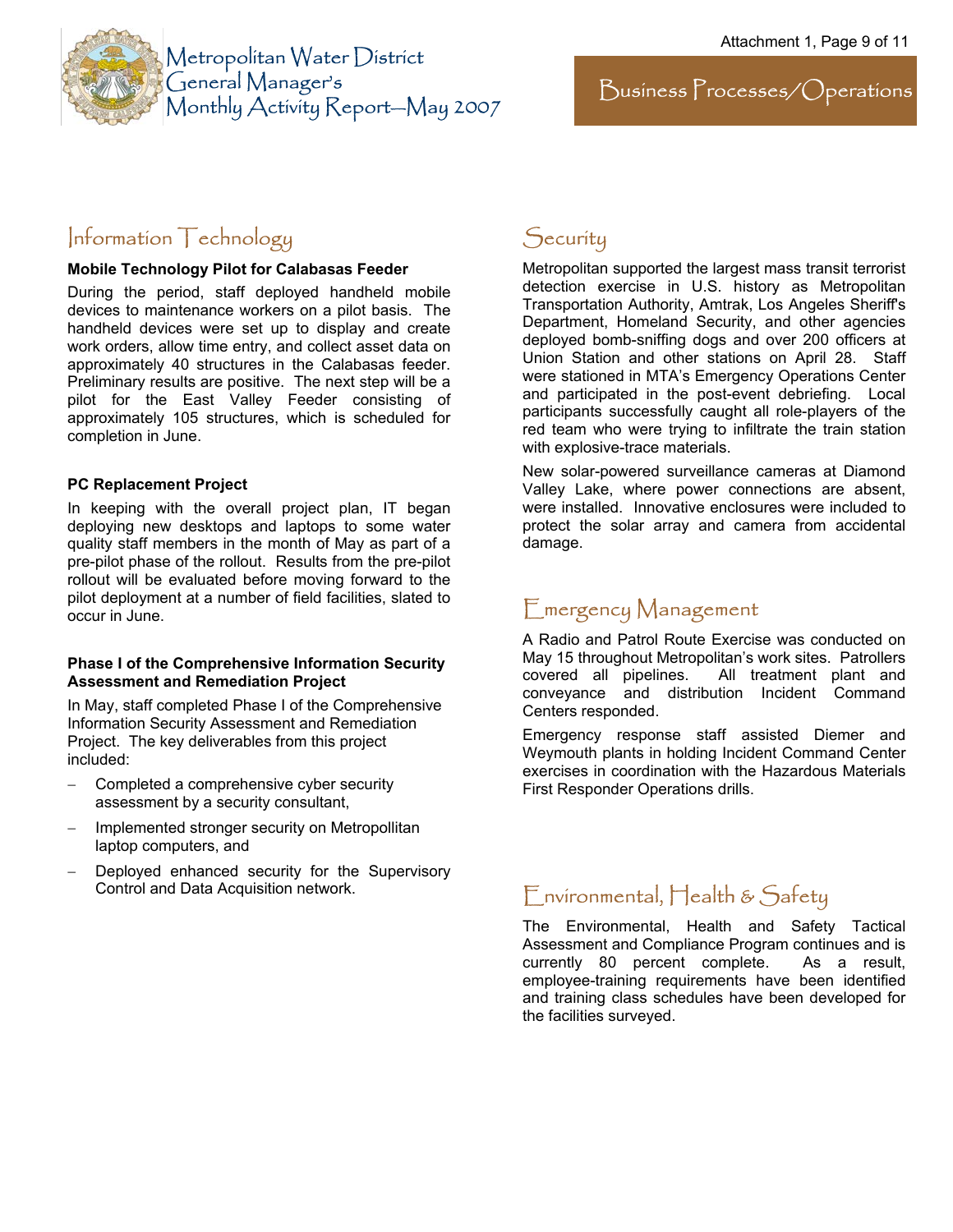External Affairs



### Federal Legislative Update

April 30 - May 2: Chairman Tim Brick, Vice Chair Tony Fellow, Director Isadore Hall, Chief Administrative Officer Gilbert Ivey, Deputy General Manager Linda Waade and Brad Hiltscher, Executive Legislative Representative, attended a series of meetings in Washington, D.C. with California congressional delegation members, including: George Miller, Grace Napolitano, George Radanovich, Lucille Roybal-Allard and Bob Filner to discuss Metropolitan's federal legislative priorities and policies. A meeting was also held with Daniel Beard, Chief Administrative Officer for the U.S. House of Representatives, regarding the federal "green building" initiative program, and other global climate change concerns.

### State Legislative and Local Government Update

During the month of May, Metropolitan staff joined several organizations in their annual legislative trips to Sacramento. Organizations hosting these trips included the Independent Cities Association, Harbor Association of Industry and Commerce, League of California Cities, Los Angeles Area Chamber of Commerce, the South Bay Association of Chambers of Commerce and United Chambers of Commerce. Each trip included discussions with legislators concerning local government issues, funding concerns and infrastructure needs

May 4: Metropolitan held a community leaders briefing for Assemblyman Van Tran (R-68) in Anaheim. Director Daniel Griset served as the master of ceremonies. General Manager Jeffrey Kightlinger provided an update on water legislation and the use of bond money for water infrastructure.

May 4: Deputy General Manager Timothy Quinn addressed 120 mayors and council members with the League of California Cities Los Angeles County division and provided them with an update on the status of Metropolitan's proposed "Emergency Preparedness Response Plan" and other key Delta issues.

May 8-11: The Association of California Water Agencies hosted its Spring Conference in Sacramento. Governor Schwarzenegger was the keynote luncheon speaker on the opening day of the conference. A number of Directors and staff attended.

### State Legislative and Local Government Update continued…..

May 14: The Governor's office released the "May revise" – an update of the revenues and expenditures since the January release of his fiscal 2007/08 state budget. The May revise identifies modified spending proposals based upon recalculated revenues and priorities. Among the changes identified in the May revise of interest to Metropolitan are:

#### Department of Water Resources

- − \$629.9 million from Propositions 13, 84 and 1E and the general fund to continue the repair of critical levee erosion sites, provide local flood control subventions and continue development of the state's strategic flood management capability; and
- \$13.9 million from Proposition 84 to supplement the San Joaquin River settlement.

#### Department of Fish and Game

- \$5.7 million from the general fund for the exclusion and eradication of the quagga mussel;
- \$6.8 million from Proposition 84 for the Lower Colorado River Multi-Species Habitat Conservation Plan;
- − \$2 million from the general fund for interim management of the Salton Sea; and
- \$47.3 million from the general fund and \$34.7 million from Proposition 84 for the lining of the All American and Coachella Canals.

May 15: Metropolitan staff met with Los Angeles County Supervisor Gloria Molina's staff regarding the California Friendly® programs. Recently, the county Board of Supervisors adopted a Molina-sponsored resolution requiring all county facilities of more than 10,000 square feet to be LEED (Leadership in Energy and Environmental Design) Silver Certified. Metropolitan staff briefed the supervisor's staff on the benefits of our California Friendly programs – highlighting residential and commercial/industrial rebates and programs.

May 31: Chairman Brick, Director John Morris and Metropolitan staff attended a luncheon honoring Congresswoman Grace F. Napolitano for her achievements benefiting the San Gabriel Valley. The luncheon was organized by the San Gabriel Valley Economic Partnership, San Gabriel Valley Council of Governments and the Public Affairs Network of the San Gabriel Valley.